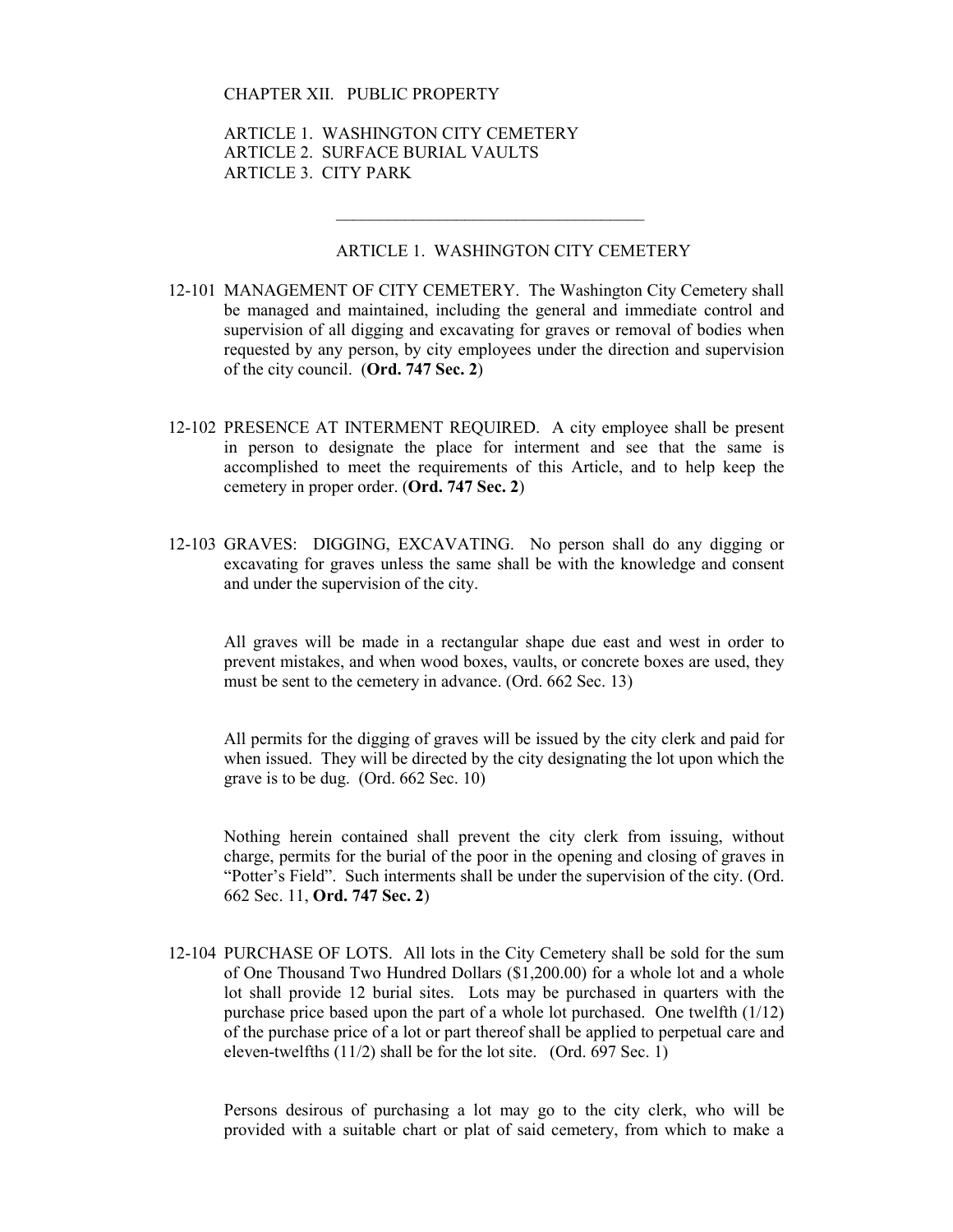selection. Upon the sale of a lot, or portion thereof, the purchaser shall receive a certificate signed by the mayor and counter-signed by the city clerk showing ownership or title to the lot or portion thereof. No certificate will be issued to the purchaser until the full purchase price is received by the city clerk. (Ord. 662 Sec. 6)

- 12-105 POTTER'S FIELD. A portion of said cemetery shall be set apart for the burial of the poor, which portions shall be known as "Potter's Field". A minimum burial including a marker showing the name, birth and date of death, sex and race shall be provided for those without family and poverty stricken, from whatever public funds are available at the time. (Ord. 662 Sec. 7)
- 12-106 RECORDS. The city clerk is required to keep a record showing the name, age, sex, and race (and in the case of infants under the age of ten years, the name of one or both parents) of every person interred, and the date when and the number of the lot when interred in said cemetery. (Ord. 662 Sec. 12)

It shall be the duty of the governing body of said city to have surveyed and plotted from time to time such portions of said cemetery, as necessity requires. Further, until such time as lots have been sold in any section, the governing body shall have the power and authority to change the survey and plotting of said section. (Ord. 662 Sec. 4)

- 12-107 UPKEEP AND MAINTENANCE. Upkeep and maintenance of the Washington City Cemetery shall be financed as much as possible from interest from funds in perpetual care account under the direction of the city clerk as ordered by the city council. The balance of expenses incurred for upkeep and maintenance of said cemetery shall be borne by the City of Washington. (Ord. 662 Sec. 17)
- 12-108 GROUNDS. No person will be allowed to plant trees or shrubs on graves or lots without previously consulting with the city, and no shrubbery or vines which tend to sucker or sprout, and become obnoxious to adjoining lot owners shall be allowed to be planted on any grave or lot. The City Council, nor the employees of the cemetery have any desire to interfere with the taste of individuals in regard to the style of their improvements, but in justice to the interest of all concerned, the city council reserves the right to prevent the placing of or to remove any structures or objects which shall be deemed injurious to the grounds or general good appearance of the grounds and particularly, of adjoining lots. (Ord. 662 Sec. 14)
- 12-109 MARKERS, LOTS. The construction of fences, coping, curbing, or walls around the cemetery lots or parts of lots or graves, shall be prohibited except by special approval by the city council. No raised mounds will be permitted and no lot, or part of a lot or grave therein, shall be filled above the level of adjoining lots. Cornerstones used for the marking of lots shall be set level with the ground.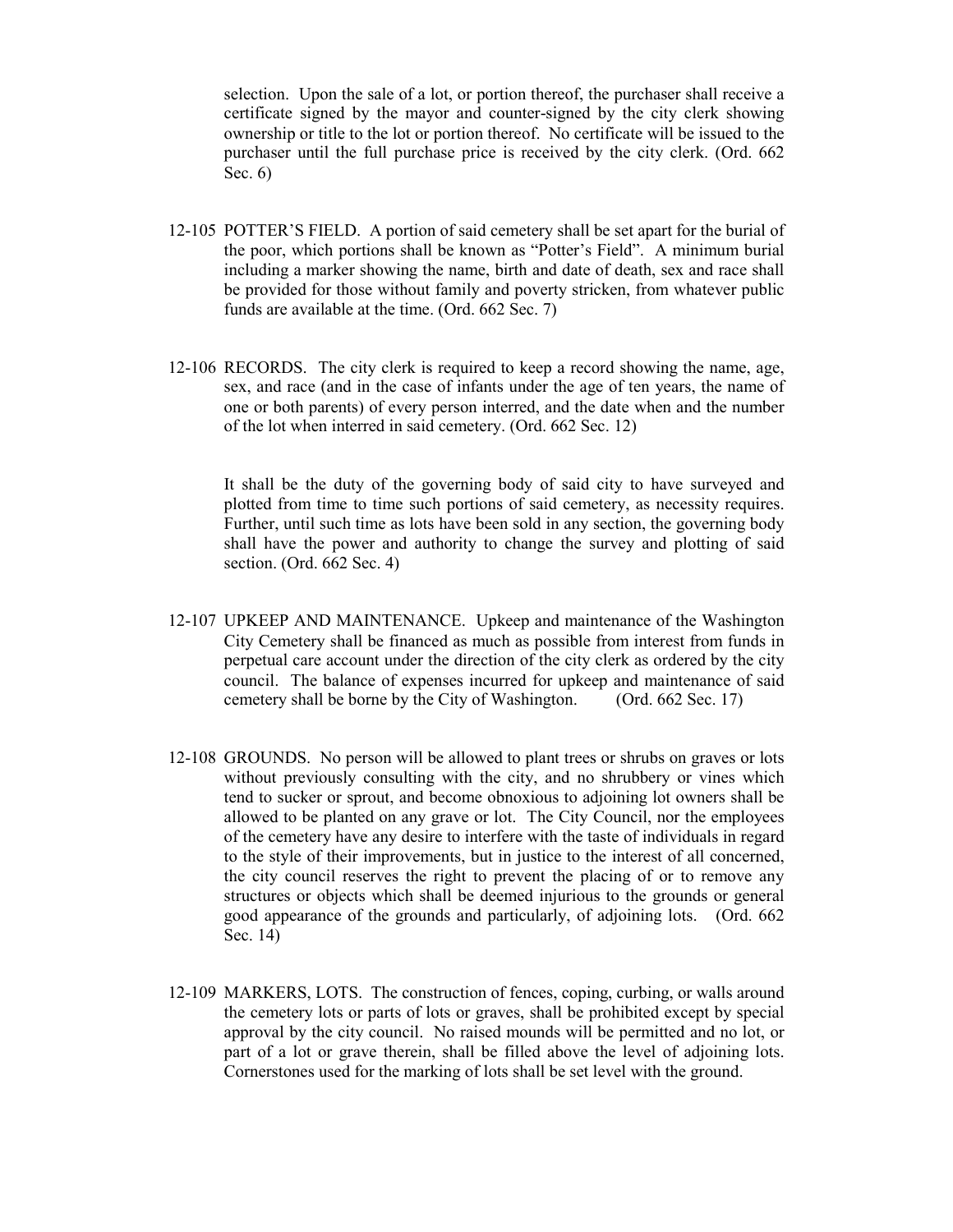The use of foot stones or any other obstacle at the foot of the grave that will interfere with the mowing of the lots or graves is hereby forbidden and prohibited. Monuments, headstones, or markers shall be of a standard commercial design, shall not exceed twenty (20) inches in width, and must be placed on good substantial foundations made of cement, rock and sand. The cement and sand to be mixed with at least one part of cement to every four (4) parts of good clean sand, and the foundation to be at least three (3) inches larger every way than the monument, headstone, or marker; PROVIDED, the foundation shall not exceed two (2) feet. The foundation shall be constructed under the supervision of the city.

Driving of vehicles or riding or driving animals on any other part of the cemetery than that laid out for driveways is hereby prohibited and forbidden. It shall be the duty of the Public Officer to enforce the above provisions of this section. (Ord. 662 Sec. 3)

- 12-110 PUBLIC OFFICER; POWERS. The Public Officer shall have police power to enforce the provisions of this Article.
- 12-111 PROVISIONS. No person shall violate any of the following provisions:
- (a) That no vehicle shall be driven in excess of twenty (20) miles per hour within the boundaries of the cemetery.
- (b) That no obscene language or loud or profane conversations shall be allowed within the boundaries of the cemetery.
- (c) That all persons are forbidden to pick flowers, or to break any shrubs or trees within the boundaries of the cemetery.
- (d) That no animals shall be allowed within the cemetery unless they are essential to the conduction of the funeral service or interment.
- (e) That all persons are forbidden to write upon, cut, bruise, break, discolor, or otherwise deface or injure any stone, monument, fence or any other structure within or about said cemetery. (Ord. 662 Sec. 16)
- 12-112 PENALTY. Any person violating any of the provisions of this Article shall, upon conviction thereof, be fined not less than one hundred dollars (\$100.00) nor more than five hundred dollars (\$500.00) and costs of prosecution, and shall be confined and imprisoned in the county jail until such fine and costs are paid.
- 12-113 RULES, REGULATIONS. The city council shall have power to prescribe suitable and necessary rules and regulations for the cemetery in accordance with the terms of this Article.
- 12-114 CEMETERY SERVICE CHARGES. The following charges shall be made for services provided at Washington City Cemetery: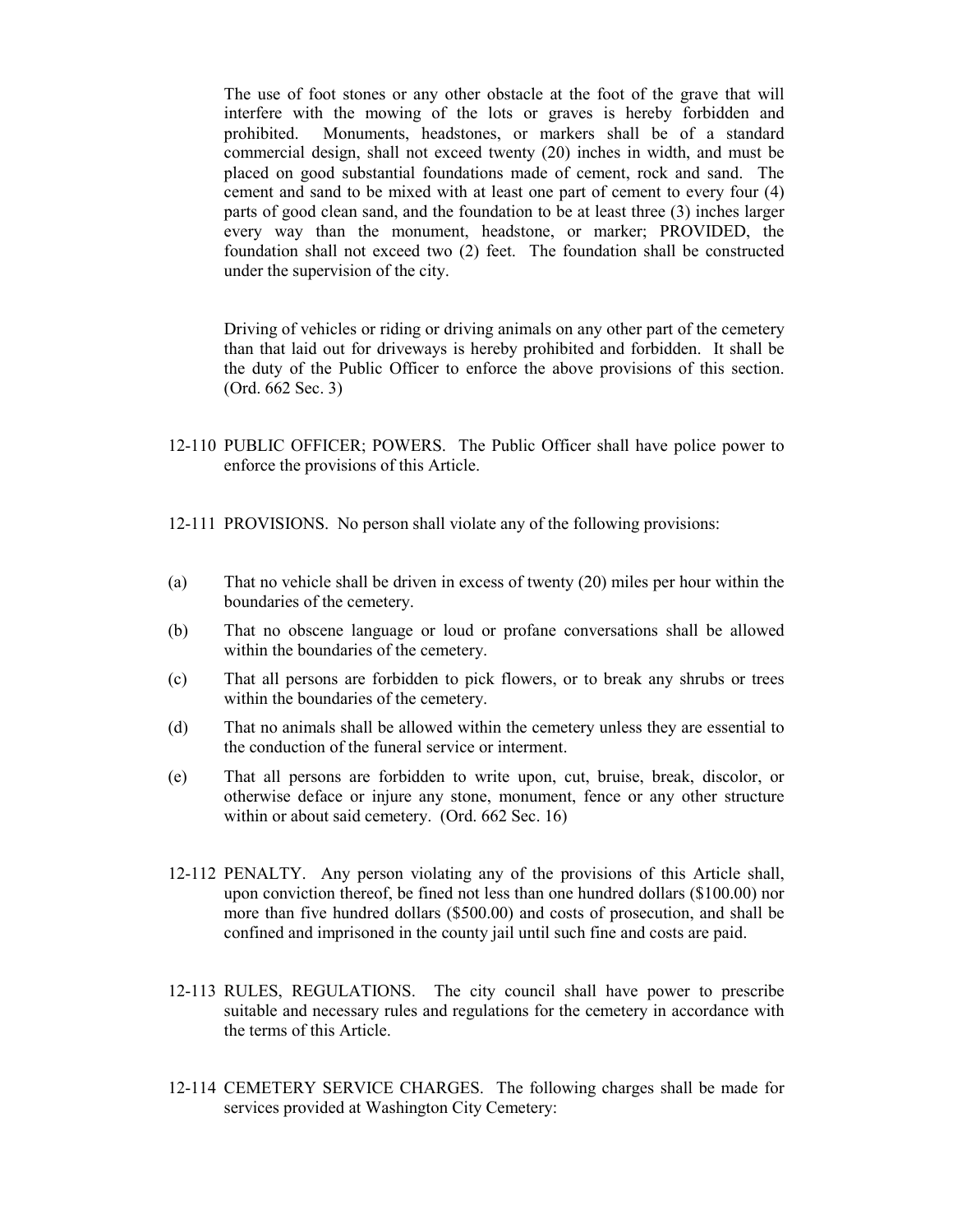- (1) Standard Interment . . . \$200.00
- (2) Baby Interment (under 18 months) . . . \$100.00
- (3) Ashes placed in cement . . . \$100.00
- (4) An additional charge of \$100.00 shall be made for burials on Saturdays and Sundays. (Ord. 681 Sec. 2)
- 12-115 SPECIAL WORK. Lot owners may employ the city to do special work on their lots or graves, which work shall be paid for to the city or the city clerk. Monies received from such work will be paid to the city administrator or placed in the cemetery perpetual care fund at the discretion of the city council, and depending on when the work is done and the particular situation involved. (Ord. 662 Sec. 15)

# 12-116 REOPENING GRAVE; DISINTERMENT.

- (a) Any person desiring to reopen any grave in Washington City Cemetery to disinter or remove a body therefrom shall first obtain a release form therefore from the city and upon proper application, proof of authority, and payment of the deposit required by this section shall be authorized to do so. The release form shall set forth the name of the person buried, the person or persons requesting disinterment, the place where the body is to be reburied and such other information as may be required by the city and the signatures thereon shall be verified.
- (b) The fee for reopening a grave and removing a body therefrom shall be three hundred dollars (\$300.00) which shall be paid in advance of approval.
- (c) The reopening of such grave and removal of such body shall be under the supervision of the city.
- (d) When the applicant proposes a re-interment in another lot in the cemetery, a service charge shall be paid in the amount required for an original interment, in addition to the disinterment fee as provided herein.
- (e) Any markers or monuments designating the location of an interment shall be removed at the time a disinterment is made.
- (f) An order of the district court for the exhumation of the body of a deceased person shall be of sufficient application for a release hereunder, and in such case no deposit shall be required, but the cost of such exhumation shall be a claim against the county commissioners as provided by law. (Ord. 681 Sec. 2)
- 12-117 PUBLIC OFFICER. The person employed in the position of City Administrator by the City of Washington, Kansas, is hereby designated as the Public Officer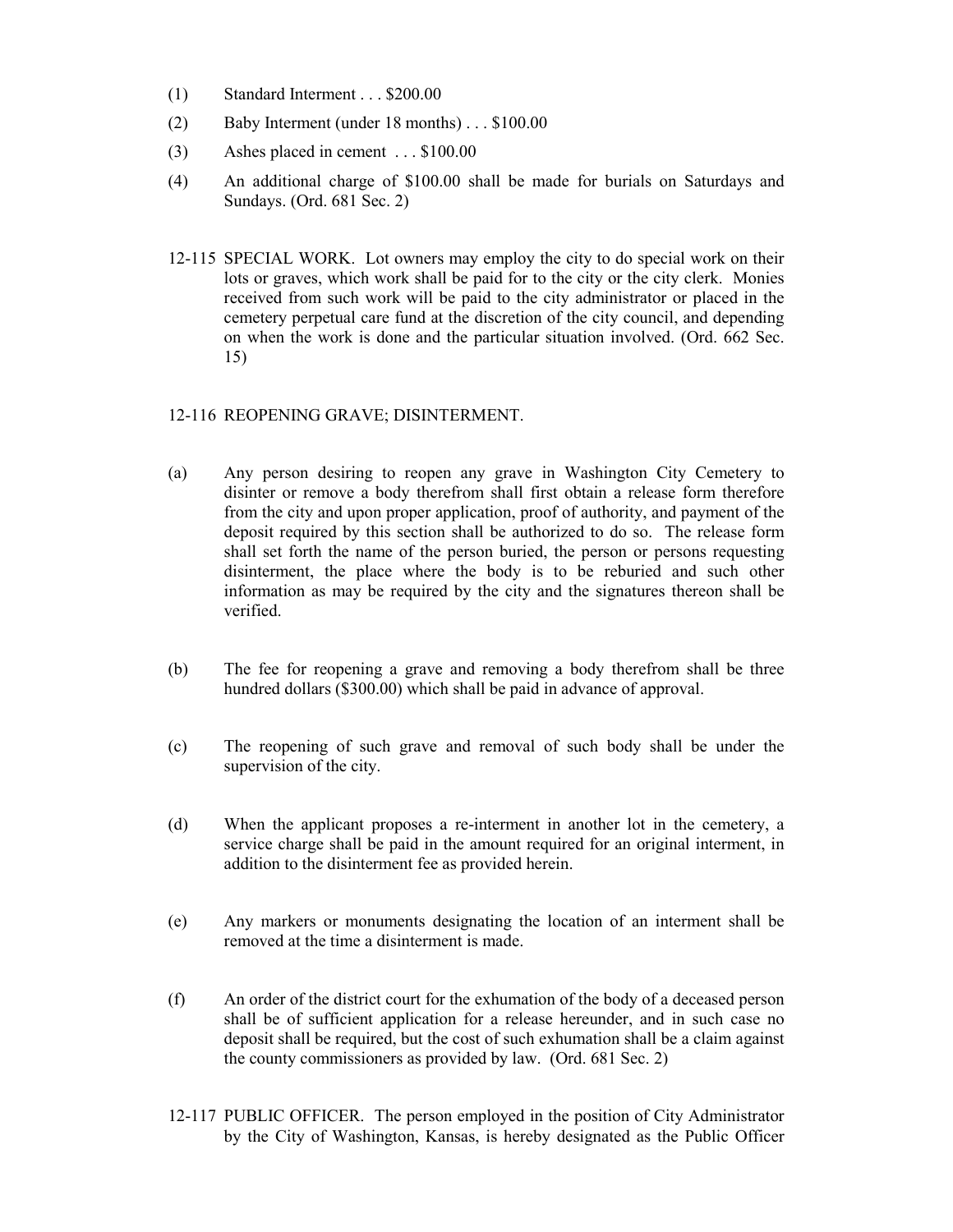charged with the administration of Chapter XII, Article 1 of the code of the City of Washington, Kansas, 1985.

- 12-118 BURIAL LIMITS. (Ord. 759, July 2, 2012) Only human bodies shall be interred in the Washington City Cemetery. On each individual burial space in the cemetery, the following burial limits shall apply:
	- a) One adult casket;
	- b) No more than two (2) cremation urns;
	- c) Two infant caskets;
	- d) In no event shall stacking of caskets be permissible.

## ARTICLE 2. SURFACE BURIAL VAULTS

- 12-201 INDIVIDUAL MAUSOLEUM OR SURFACE BURIAL VAULT. It shall be unlawful for anyone to be buried in the Washington City Cemetery by a type of burial known as the "individual mausoleum" or "surface burial built" embodying a concrete receptacle covered with a concrete slab.
- 12-202 PERMANENT OUTSIDE CONTAINERS. In all interments, the casket shall be enclosed in a permanent outside container. The following are considered permanent outside containers: Non-sectional concrete vaults, copper or steel burial vaults and burial vaults constructed of fiberglass reinforced polyesters of a type approved by the city. (Ord. 681 Sec. 4)
- 12-203 ENFORCEMENT. The Public Officer shall enforce this Article and is hereby authorized to proceed on behalf of the city to obtain an injunction or other court order or relief on behalf of the city against anyone attempting burial in violation of Sections 12-201 and 12-202 of this Article. (Ord. 681 Sec. 5)
- 12-204 PUBLIC OFFICER. The person employed in the position of City Administrator by the City of Washington, Kansas, is hereby designated as the Public Officer charged with the administration of Chapter XII, Article 2 of the code of the City of Washington, Kansas, 1985.

# ARTICLE 3. CITY PARKS

- 12-301 OCCUPANCY AND USE OF CITY PARKS EXCLUDING THE DESIGNATED CAMPING AREAS. No person shall use or occupy any public parks, recreation facilities, or other property under the ownership, jurisdiction or control of the City Council of the City of Washington, Kansas, or any part thereof, for any purpose or purposes for a period in excess of twenty-four (24) hours.
- 12-302 INTERFERENCE WITH RIGHTS OF ANOTHER. It is unlawful for any person to interfere with the rights of another person to use the public parks,